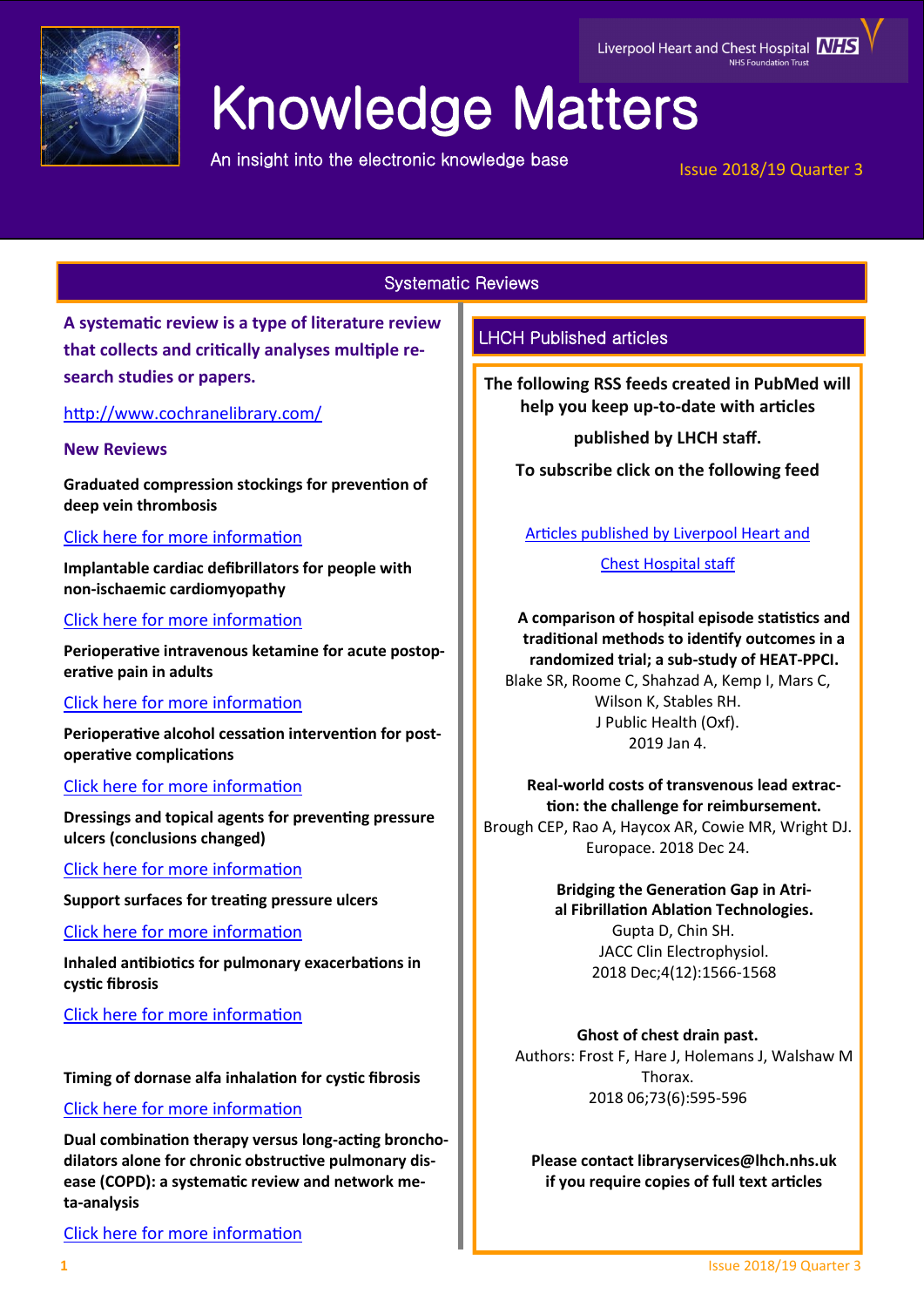# Top Sites to Browse

# American College of Cardiology

#### <http://www.acc.org/> **Latest news**

**Low-Flow, Low-Gradient AS With Reduced LVEF (TOPAS-TAVI)**

#### [Click here for more information](https://www.acc.org/latest-in-cardiology/journal-scans/2018/12/31/19/39/outcomes-from-tavr-in-patients-with-lflg-as)

**Initiation, Continuation, Switching, and Withdrawal of Heart Failure Medical Therapies During Hospitalization**

#### [Click here for more information](http://heartfailure.onlinejacc.org/content/7/1/1?_ga=2.195665327.227745537.1546599312-545228888.1519725735)

## **Guidelines**

**Blood Cholesterol**

**Bradycardia and Cardiac Conduction Delay**

[Click here for more information](http://www.acc.org/guidelines#sort=%40foriginalz32xpostedz32xdate86069%20descending&f:@fdocumentz32xtype86069_670363a472df42e3adff1c75ae78b00f=[Guidelines]http://www.acc.org/guidelines) 

#### **Expert Consensus documents**

**Tobacco Cessation Treatment**

**Cardiovascular Risk Reduction in Patients with Type 2 Diabetes and Atherosclerotic Cardiovascular Disease**

#### [Click here for more information](http://www.acc.org/guidelines#tab1)

#### **Chest**

[http://www.chestjournal.org/](https://journal.chestnet.org/)

#### **Recent articles**

#### **Are We There Yet?**

Understanding Differences in Rates of Resection of Clinical Stage I Lung Cancer

#### **Reflux Disease and Idiopathic Lung Fibrosis**

Association Does Not Imply Causation

[Click here for latest issue](http://journal.chestnet.org/current)

#### **Latest Guidelines**

**Antithrombotic Therapy for Atrial Fibrillation** 

#### [Click here for all guidelines](http://journal.chestnet.org/guidelines)

#### Heart on-line

#### <http://heart.bmjjournals.com/>

#### **Heartbeat**

- **Heart failure induced by cancer therapy Education in Heart**
- **Sexual function and cardiovascular disease: what the general cardiologist needs to know**

#### **Review**

 **Exercise recommendations in patients with valvular heart disease**

#### [Click here for more information](http://heart.bmj.com/content/current)

#### Theheart.org

#### [www.theheart.org](https://www.medscape.com/cardiology?t=1)

- **Serial Galectin-3 Levels strongly predict HF, CVD Outcomes**
- **Cardiac Surgery Not Linked to Cognitive Decline**

[Click here for more information](http://www.medscape.com/cardiology?t=1)

#### BMJ

#### [BMJ evidence](http://plus.mcmaster.ca/EvidenceUpdates/Default.aspx)-centre

**BMJ Evidence Updates** alert you of important new research about the diagnosis, treatment, prognosis, aetiology and economics of medical conditions

[Click here to register](http://plus.mcmaster.ca/EvidenceUpdates/Registration.aspx)

# European Society of Cardiology

#### [http://www.escardio.org](http://www.escardio.org/Pages/index.aspx)

#### **E-Journal of Cardiology Practice**

- **Endocarditis prophylaxis**
- **Treatment options for tricuspid regurgitation**
- **Current Mitral surgery**

#### [Click here for latest articles](http://www.escardio.org/Journals/E-Journal-of-Cardiology-Practice)

**Guidelines—& Scientific documents** 

[Click here for more information](https://www.escardio.org/Guidelines)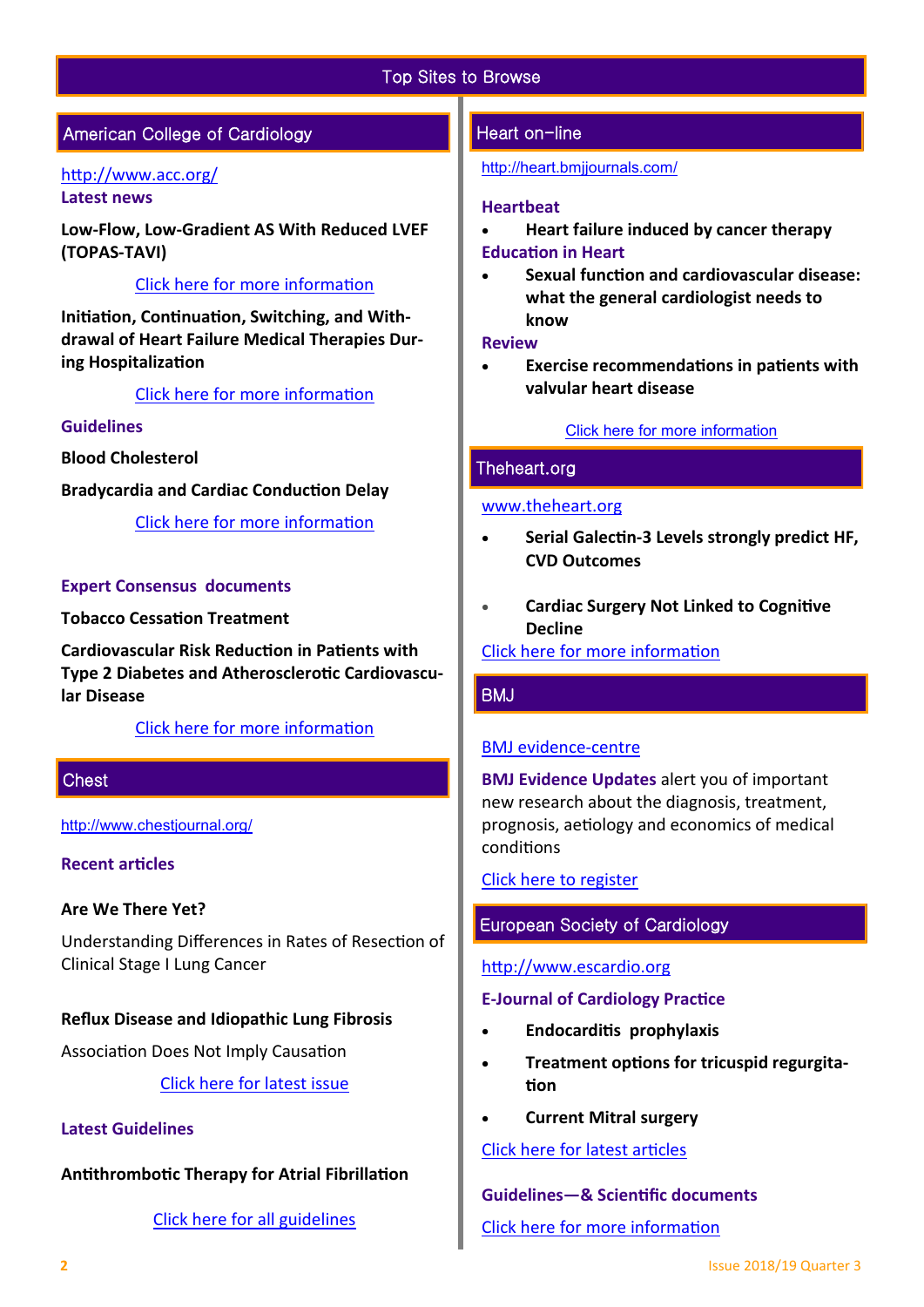# **NICE**

# <http://www.nice.org.uk/>

**The National Institute for Health and Care Excellence (NICE)** provides guidance, advice, quality standards and information services for health, public health and social care.

Also contains resources to help maximise use of evidence and guidance.

#### **NICE Newsletters, Alerts & Awareness Services**

[Latest newsletters and alerts](http://www.nice.org.uk/news/nice-newsletters-and-alerts)

#### **Savings and productivity collection**

[Click here for a suite of resources that can help you](https://www.nice.org.uk/about/What-we-do/Our-Programmes/Savings-And-Productivity-Collection)  [save money and make productivity gains at work](https://www.nice.org.uk/about/What-we-do/Our-Programmes/Savings-And-Productivity-Collection)

#### **Latest guidance**

- **NG113: Urinary tract infection (catheterassociated): antimicrobial prescribing**
- **NG114: Chronic obstructive pulmonary disease (acute exacerbation): antimicrobial prescribing**
- **NG115: Chronic obstructive pulmonary disease in over 16s: diagnosis and management**
- **NG117: Bronchiectasis (non-cystic fibrosis), acute exacerbation: antimicrobial prescribing** [Click here for guidance](https://www.nice.org.uk/guidance/published?type=apg,csg,cg,mpg,ph,sg,sc)

#### **Latest consultations**

**Consultation** is a key part of NICE's guidance development. NICE consultation processes enable stakeholders and others with an interest in our guidance to comment on guidance development at specific stages and feed back into the decision-making process

[Click here for more information](https://www.nice.org.uk/guidance/inconsultation) 

#### **Local practice collection – shared learning**

[Click here for more information](https://www.nice.org.uk/localPractice/collection) 

# UpToDate®

**Whats New** the editors select a small number of the most important updates across a variety of clinical specialities.

[Whats new in cardiovascular medicine](http://www.uptodate.com/contents/whats-new-in-cardiovascular-medicine)

[Whats new in drug therapy](http://www.uptodate.com/contents/whats-new-in-drug-therapy)

[What's new in pulmonary, critical care](http://www.uptodate.com/contents/whats-new-in-pulmonary-critical-care-and-sleep-medicine)

[What's new in infectious diseases](http://www.uptodate.com/contents/whats-new-in-infectious-diseases)

[What's new in palliative care](http://www.uptodate.com/contents/whats-new-in-palliative-care)

[What's new in oncology](http://www.uptodate.com/contents/whats-new-in-oncology)

[What's new in hospital medicine](http://www.uptodate.com/contents/whats-new-in-hospital-medicine)

[what's new in endocrinology and diabetes mellitus](http://www.uptodate.com/contents/whats-new-in-endocrinology-and-diabetes-mellitus)

#### HQIP –Audit

<http://www.hqip.org.uk/>

**The Healthcare Quality Improvement Partnership (HQIP)** aims to improve health outcomes by enabling those who commission, deliver and receive healthcare to measure and improve our healthcare services.

#### **New Report published**

- **Perioperative Diabetes Report 2018**
- **National Cardiac Audit Programme (NCAP) Annual Report 2018**

#### [Click here for reports](http://www.hqip.org.uk/resources/?fwp_resource_type=reports#.XC9IK4dXU5i)

# **News, events & blogs** [Click here for news releases](http://www.hqip.org.uk/news-releases/)

#### Advisory Board

#### [http://www.advisoryboardcompany.com](http://www.advisoryboardcompany.com/)

**The Advisory Board Company** is a global research, consulting, and technology firm helping hospital and health system leaders improve the quality and efficiency of patient care. They provide strategic guidance, actionable insights, and comprehensive implementation and management services.

*(Please speak to Maureen Horrigan, to register)*